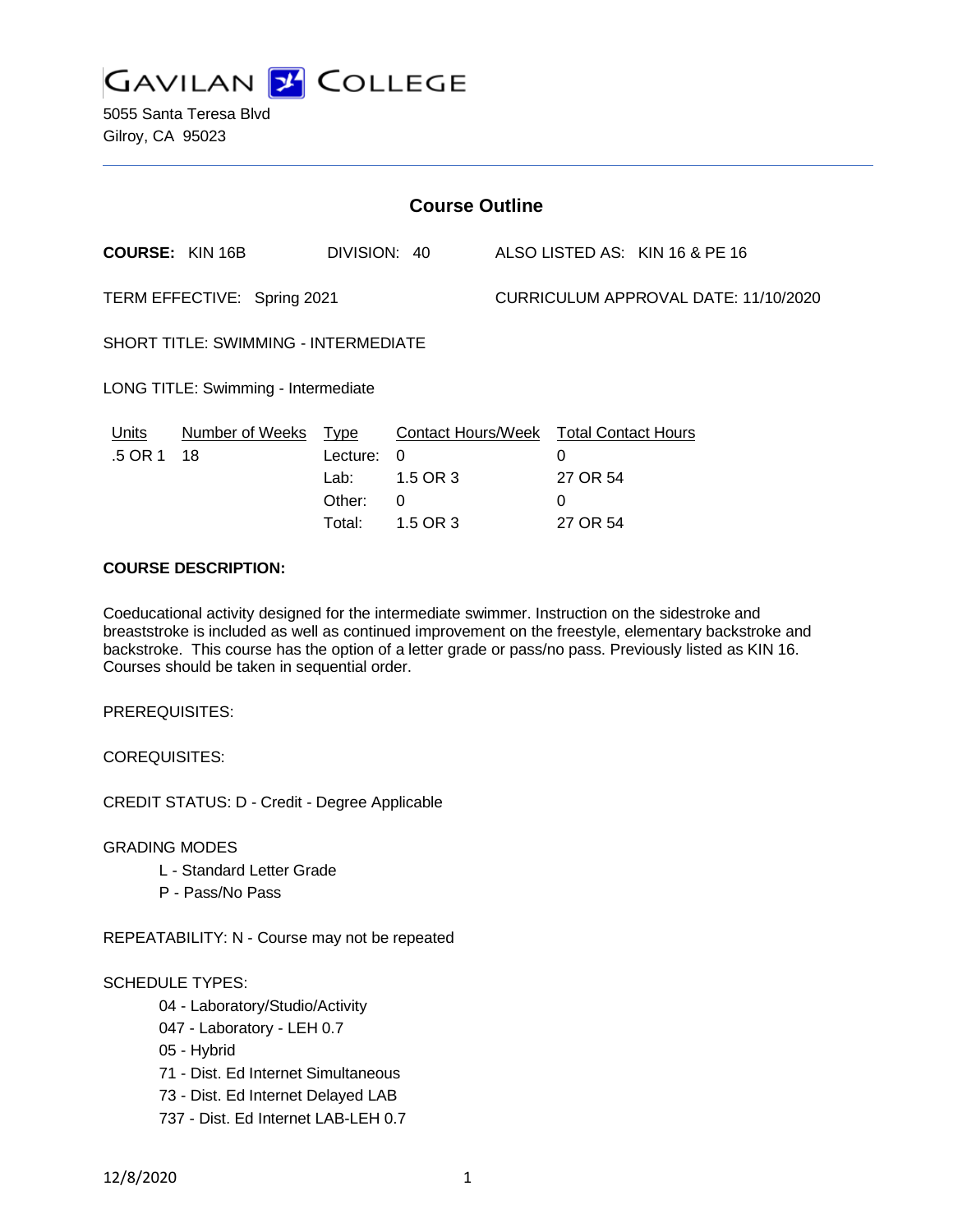### **STUDENT LEARNING OUTCOMES:**

1. Demonstrate improved mechanics for the freestyle, elementary backstroke, and backstroke.

Measure of assessment: demonstration

Year assessed, or planned year of assessment: 2017

Semester: Fall

2. Perform the sidestroke and breaststroke by utilizing the proper stroke mechanics.

Measure of assessment: demonstration

Year assessed, or planned year of assessment: 2017

Semester: Fall

## **CONTENT, STUDENT PERFORMANCE OBJECTIVES, OUT-OF-CLASS ASSIGNMENTS**

Curriculum Approval Date: 11/10/2020 - **DE MODIFICATION ONLY**

3 - 6 Hours:

Content: Class introduction, including course syllabus, grading, and safety practices when entering the pool. Pre-testing to determine the swimming skills each student possess.

Student Performance Objectives: Demonstrate their swimming skills. Explain the safety practices they should utilize when entering the pool.

6 - 12 Hours:

Content: Review freestyle technique, emphasizing the correct head position, breathing technique, shoulder and hip rotation, sculling on the arm pull, and flutter kick. Introduce underwater swimming and incorporate it in class sessions. Review the elementary backstroke; including the recovery, power, and gliding phases and the importance of each phase.

Student Performance Objectives: Discuss and demonstrate the proper technique for the freestyle and elementary backstroke. Demonstrate the ability to swim under water.

4.5 - 9 Hours:

Content: Review the backstroke technique; emphasizing the correct head and body position, shoulder rotation, stroke pattern, and kick. Introduce the technique used for the sidestroke; including the scissors kick, the arm stroke pattern, and the timing. Continue to incorporate under water swimming in class activities.

Student Performance Objectives: Discuss and demonstrate the proper technique for the backstroke. Demonstrate the sidestroke. Explain the technique they use for swimming under water.

#### 4.5 - 9 Hours:

Content: Continue working on skills reviewed and/or learned to date. Introduce treading water. Presentation on the breaststroke; including the head and body position, kick, the arm stroke pattern, and the timing.

Student Performance Objectives: Demonstrate treading water. Discuss and perform the techniques utilized for the breaststroke.

#### 3 - 6 Hours:

Content: Work on the breaststroke, including developing a strong kick and working on the strokes timing. Continue to incorporate treading water in class activities and discuss a variety of techniques that can be used to tread water, such as the eggbeater kick, scissors kick, breaststroke kick, hands out of the water positioning, etc.

Student Performance Objectives: Demonstrate a variety of ways to tread water. Incorporate the correct stroke techniques for developing a stronger breaststroke kick.

#### 3 - 6 Hours:

Content: Continue to work on improving all strokes by applying the proper mechanics. Incorporate under water swimming and treading water in class activities.

Student Performance Objectives: Develop their stroke efficiency by applying the proper stroke mechanics.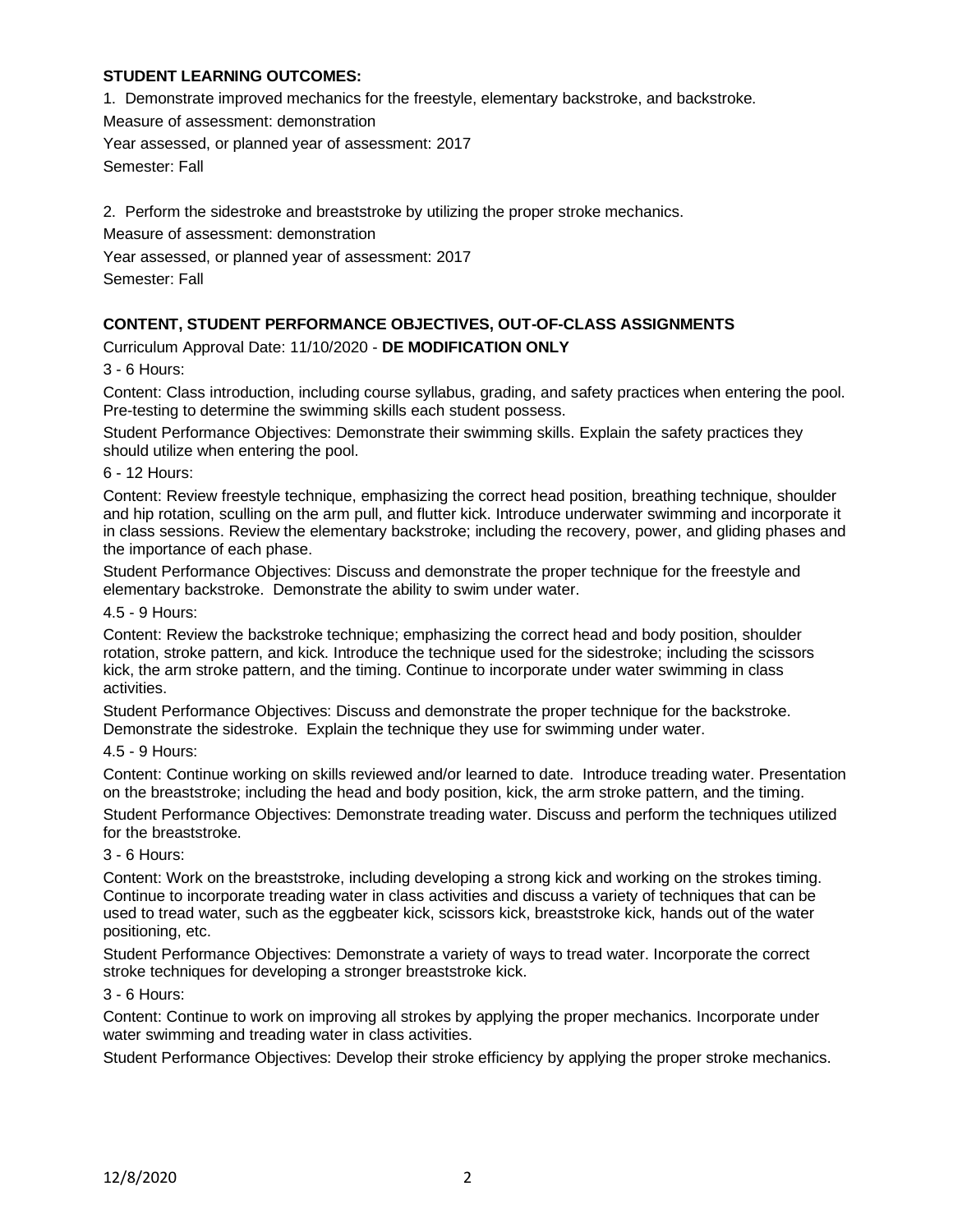1.5 - 3 Hours:

Content: Post-testing of skills to indicate improvement in mechanics and the stroke techniques learned.

Student Performance Objectives: Demonstrate the improvements they have made to their freestyle, elementary backstroke, and backstroke. Execute the sidestroke, breaststroke, under water swimming, and treading water.

2 Hours:

# **METHODS OF INSTRUCTION:**

Demonstration, peer teaching, video.

# **METHODS OF EVALUATION:**

Writing assignments

Percent of total grade: 0.00 %

This is a degree-applicable course, but substantial writing assignments are NOT appropriate, because the course primarily: Involves skill demonstrations or problem solving

Skill demonstrations

Percent of total grade: 45.00 %

Skill testing.

Other methods of evaluation

Percent of total grade: 55.00 %

Class/student participation is required.

OUT OF CLASS ASSIGNMENTS:

Required Outside Hours:

Assignment Description: As this is a lab class no out of class assignments are required.

# **REPRESENTATIVE TEXTBOOKS:**

No textbook required. Handouts will be provided as needed.